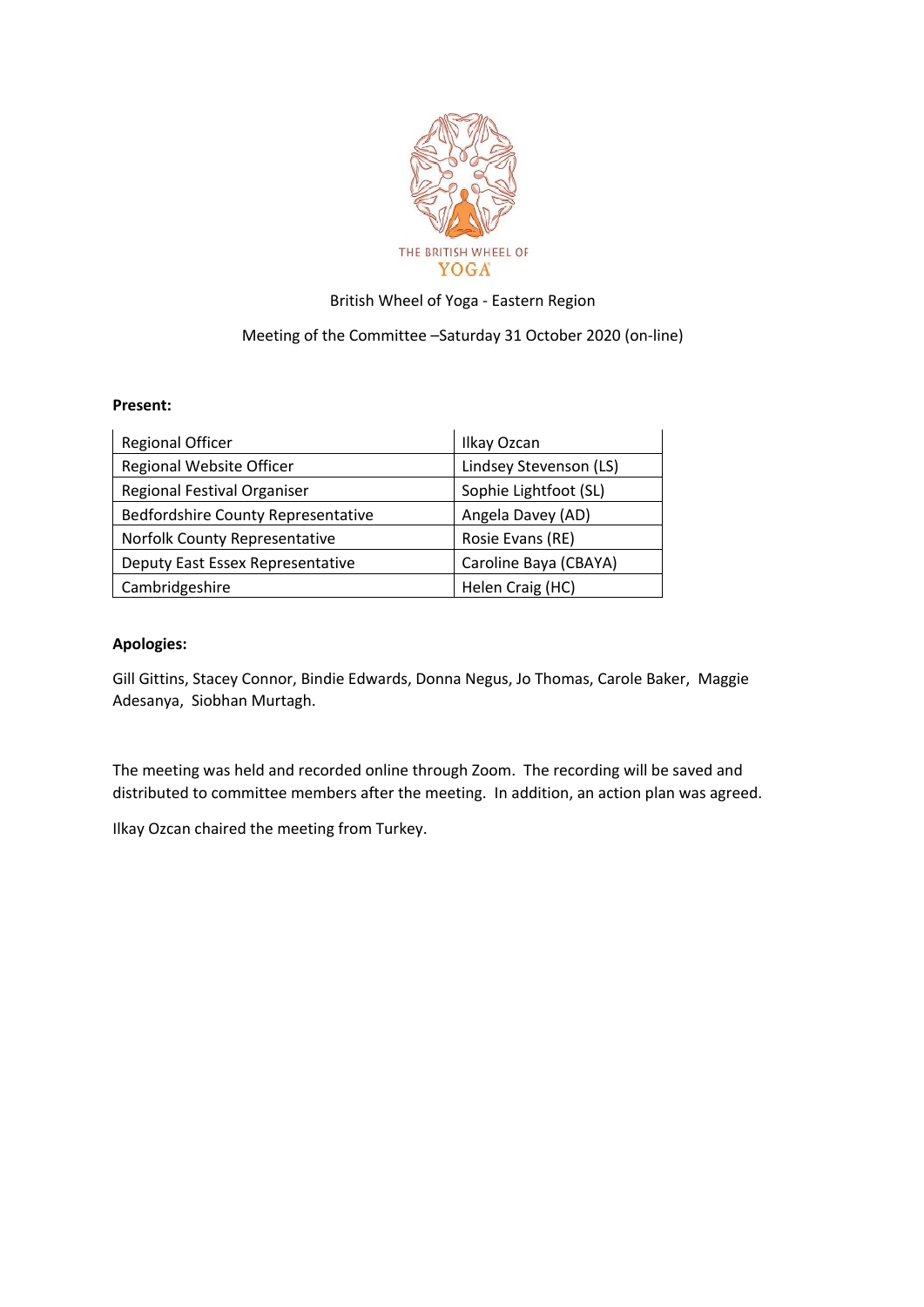| <b>Agenda Item</b><br>/Discussion/Agreed                                                                                                            | <b>Action Required</b>                                                           | Person(s)<br>Responsible | Completed |  |
|-----------------------------------------------------------------------------------------------------------------------------------------------------|----------------------------------------------------------------------------------|--------------------------|-----------|--|
| <b>MATTERS ARISING FROM PREVIOUS MINUTES</b>                                                                                                        |                                                                                  |                          |           |  |
|                                                                                                                                                     |                                                                                  |                          |           |  |
| <b>FIRST AID TRAINING</b><br>Ilkay has spoken to HQ. The<br>planned First Aid courses in<br>Eastern Region meet HQ<br>expectation until March 2021. | NB. This may have<br>changed in light of the<br>PM's announcement on<br>31.10.20 |                          |           |  |
| <b>NEW EMAIL ADDRESSES</b><br>Nearly completed. Maggie<br>attempting to do hers. Sophie is                                                          | Sophie to talk to Carole.                                                        | SL/CB                    |           |  |
| using the "festival" address but<br>has not yet set up Suffolk<br>deputy address as she is waiting<br>to speak to Carole about her<br>role.         | Maggie to let Bindie know<br>when done                                           | MA                       |           |  |
| Lindsey to set up training<br>session on Zoom for the shared<br>G-drive/folders/Mail Chimp.                                                         | Lindsey set up training and<br>notify all of when                                | LS                       |           |  |
| Session will be recorded for<br>those unable to attend.                                                                                             | Lindsey to circulate<br>recording of session to<br>committee                     | LS                       |           |  |
| WINTER DAY OF YOGA<br>100 registrations received for<br>this event.                                                                                 |                                                                                  |                          |           |  |
| Sophie to ask tutors for session<br>links for registration ASAP.<br>Sophie to forward to hosting                                                    | Sophie to request tutors<br>for registration links.<br>Donna and Sophie to       | <b>SL</b>                |           |  |
| reps for sending out.<br>Suggestion to email out                                                                                                    | complete program for<br>distribution.                                            | SL/DN                    |           |  |
| recording of session to those<br>unable to register due to sell-<br>out.                                                                            | Ilkay to enquire from HO                                                         | IO                       |           |  |
| Confirmation that elaine<br>Fletcher unable to attend.<br>Agreed to drop early pranayama                                                            |                                                                                  |                          |           |  |
| session and begin with Emma C-<br>B                                                                                                                 |                                                                                  |                          |           |  |
| Need to try to retrieve contact<br>details of non members for                                                                                       |                                                                                  |                          |           |  |
| future promotions. Need to<br>ensure GDPR covered through<br>ability to 'unsubscribe' from<br>mailchimp.                                            |                                                                                  |                          |           |  |
|                                                                                                                                                     |                                                                                  |                          |           |  |
| <b>SPRING EDITION OF YOGA EAST</b>                                                                                                                  |                                                                                  |                          |           |  |
|                                                                                                                                                     |                                                                                  |                          |           |  |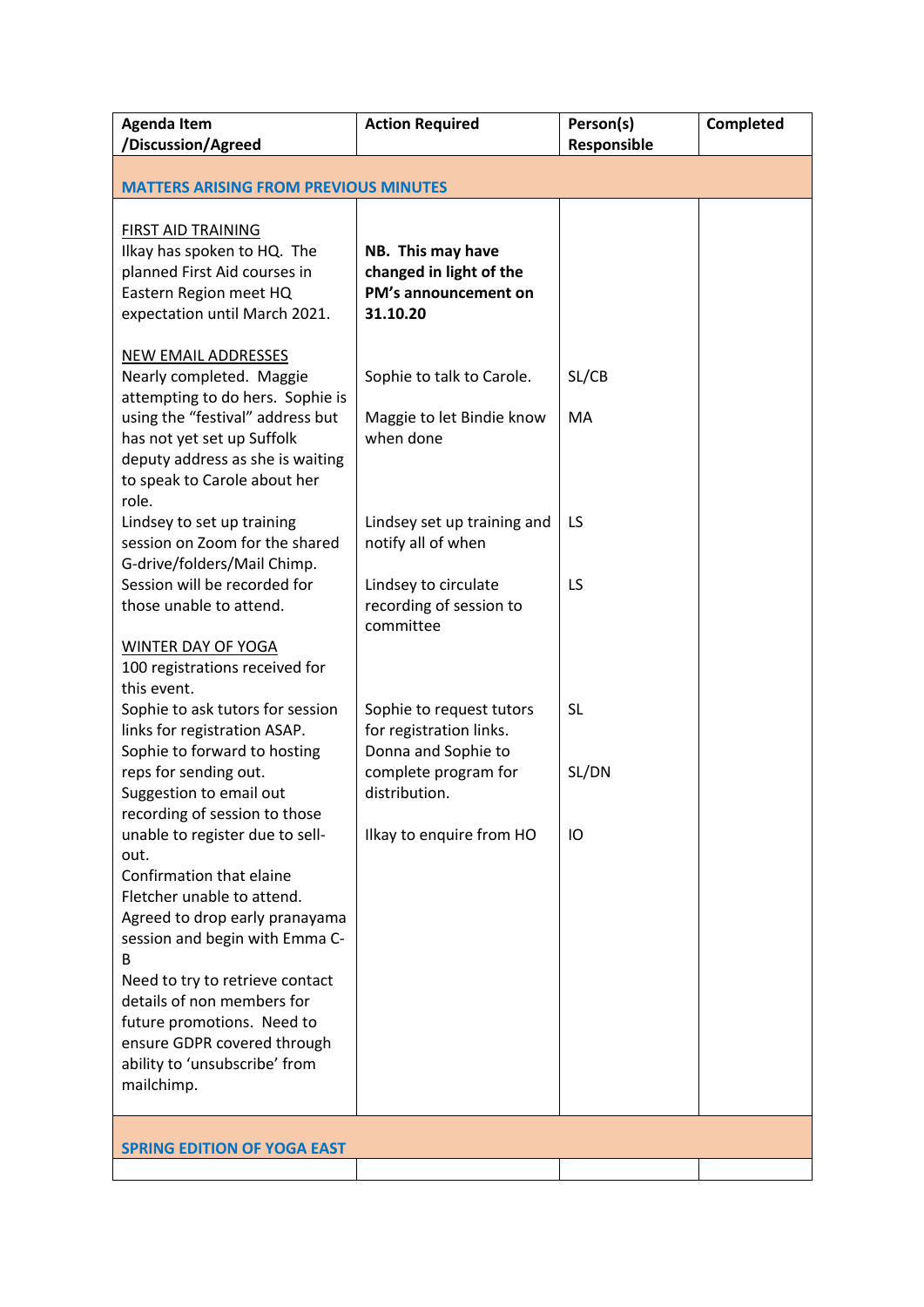| <b>Agenda Item</b>                                                                                                                                                                                                                                                                                                                                                               | <b>Action Required</b>                                                                                                                             | Person(s)      | <b>Completed</b> |  |
|----------------------------------------------------------------------------------------------------------------------------------------------------------------------------------------------------------------------------------------------------------------------------------------------------------------------------------------------------------------------------------|----------------------------------------------------------------------------------------------------------------------------------------------------|----------------|------------------|--|
| /Discussion/Agreed                                                                                                                                                                                                                                                                                                                                                               |                                                                                                                                                    | Responsible    |                  |  |
| Deadline for contributions of<br>spring edition of YOGA EAST is<br>10 December 2020. The theme<br>of the spring edition, sent out in<br>February, is BEGINNING AGAIN.<br>This edition will cover events<br>from February to June 2021.<br>Donna would be grateful if<br>County Reps could please write<br>something about the events<br>taking place in March, April and<br>May. | Events scheduled for this<br>period are in<br>Hertfordshire,<br>Bedfordshire, Suffolk and<br>Norfolk. Could Reps<br>please action this             | AD, SM, CB, RE |                  |  |
| It would be good if tutors could<br>also please write a bit about<br>themselves or the course.                                                                                                                                                                                                                                                                                   | Reps please contact tutors<br>for contributions to Yoga<br>East.                                                                                   | AD, SM, CB, RE |                  |  |
| Donna would also like someone<br>to write a review of either<br>Angela Ashwin or Andrea                                                                                                                                                                                                                                                                                          | Rosie volunteered to write<br>about Angela Ashwin<br>event                                                                                         | <b>RE</b>      |                  |  |
| Kwiatkowski's event.                                                                                                                                                                                                                                                                                                                                                             | Angela Davey offered to<br>write about her first aid<br>day with Barry Jackson                                                                     | <b>AD</b>      |                  |  |
| Donna would like to include a<br>section on Meet the Committee                                                                                                                                                                                                                                                                                                                   | It would be helpful if all<br>members of the<br>committee could write a<br>very short bio about<br>themselves and send it<br>with a photo to Donna | <b>ALL</b>     |                  |  |
| <b>CONFIDENTIALITY AGREEMENTS</b>                                                                                                                                                                                                                                                                                                                                                |                                                                                                                                                    |                |                  |  |
| All forms now received and sent<br>to Ilkay.                                                                                                                                                                                                                                                                                                                                     | Bindie sent folder to Ilkay<br>to pass on to HQ                                                                                                    | <b>BE</b>      | 2.11.20          |  |
| <b>VOLUNTEER HOURS FORMS</b>                                                                                                                                                                                                                                                                                                                                                     |                                                                                                                                                    |                |                  |  |
| Bindie sent out sample<br>volunteer hour forms to all<br>committee members. These are<br>to be completed for period<br>$1.11.19 - 31.10.20$                                                                                                                                                                                                                                      | All members to complete<br>form and send to Gill<br>Gittins by 12 November.                                                                        | <b>ALL</b>     |                  |  |
| <b>SANGHA</b>                                                                                                                                                                                                                                                                                                                                                                    |                                                                                                                                                    |                |                  |  |
|                                                                                                                                                                                                                                                                                                                                                                                  |                                                                                                                                                    |                |                  |  |